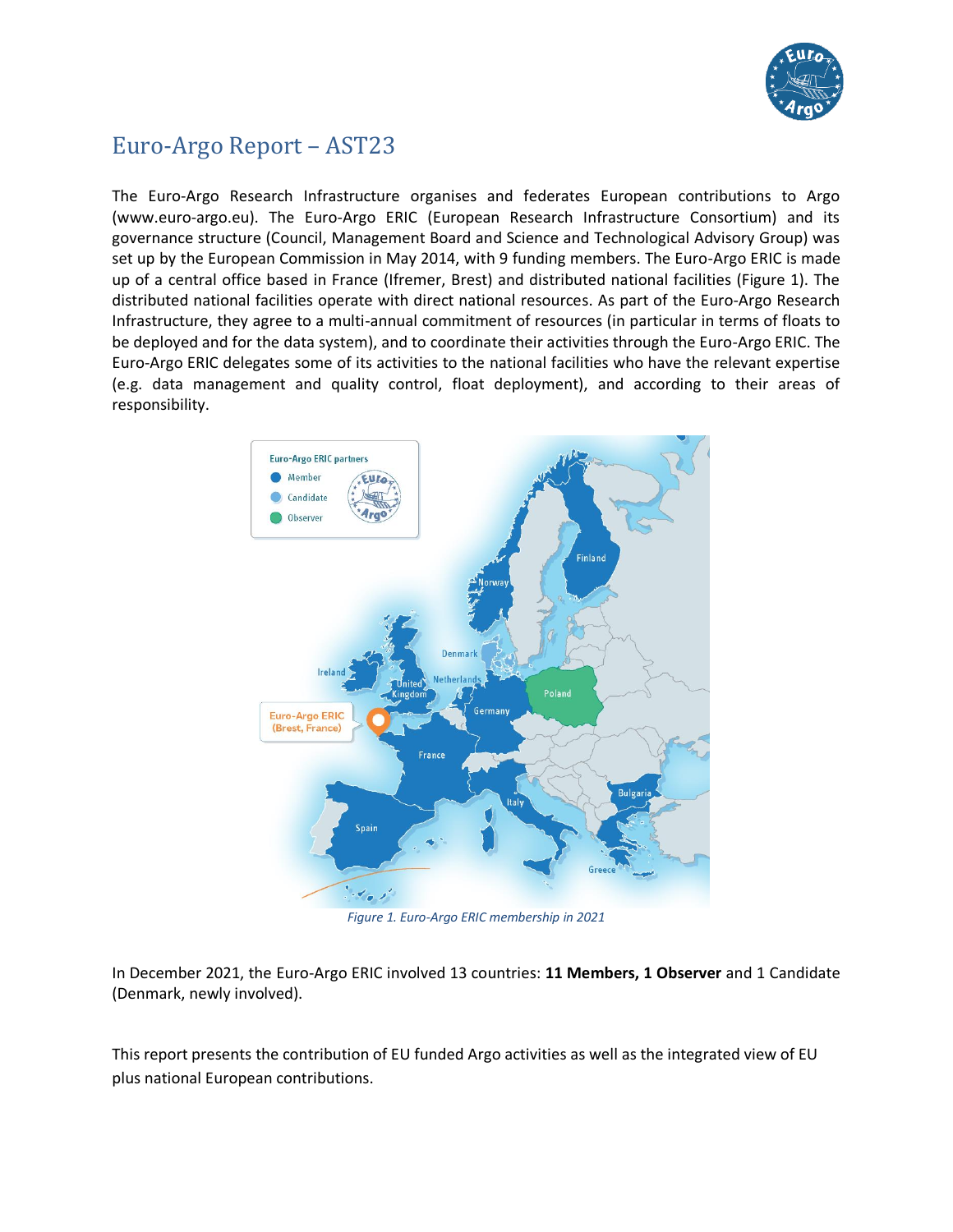**1. The status of implementation of the new global, full-depth, multidisciplinary Argo array (major achievements and problems in 2020)** 

## **a. floats deployed and their performance**

In 2021, 17 EU-funded floats were deployed. Among these 17 floats, 10 were funded under the EU H2020 EuroSea project: 5 BGC with 5 variables (no Nitrate) deployed in the tropical Atlantic and 5 DEEP floats with optodes deployed in the North Atlantic. The 7 other floats were bought under Euro-Argo ERIC budget (2 core floats and 5 floats with oxygen sensors). These 17 floats come in addition to the 240 floats deployed by the National members. The table below shows the floats deployed, both as number of measurements per variable and per type of float.

*Table 1. European floats deployed in 2021, per parameter measured (blue, 7 first columns) and per type of float (green, 5 last columns). "BGC" stands for floats measuring the 6 BGC variables and "Bio" stands for other floats equipped with 1 to 5 BGC sensors, except the Deep-O2 floats only counted in the "DEEP" column.*

|                  | T&S | 02 | Chla | <b>BBP</b> | <b>NO3</b>     | Irradiance | pH | core | <b>BGC</b>     | <b>Bio</b> | Deep | <b>Total</b><br>(floats) |
|------------------|-----|----|------|------------|----------------|------------|----|------|----------------|------------|------|--------------------------|
| EU<br>funded     | 17  | 14 |      | 5          | $\overline{0}$ | 5          | 5  | 3    | 0              | 9          | 5    | 17                       |
| Member<br>states | 240 | 83 | 33   | 33         | 8              | 22         | 12 | 153  | 2              | 57         | 28   | 240                      |
| total            | 257 | 97 | 38   | 38         | 8              | 27         | 17 | 156  | $\overline{2}$ | 66         | 33   | 257                      |

A total of 257 floats have been deployed in 2021, with 86% of them being NKE floats. 6 out of the 257 floats have been recovered, most of them in the marginal seas.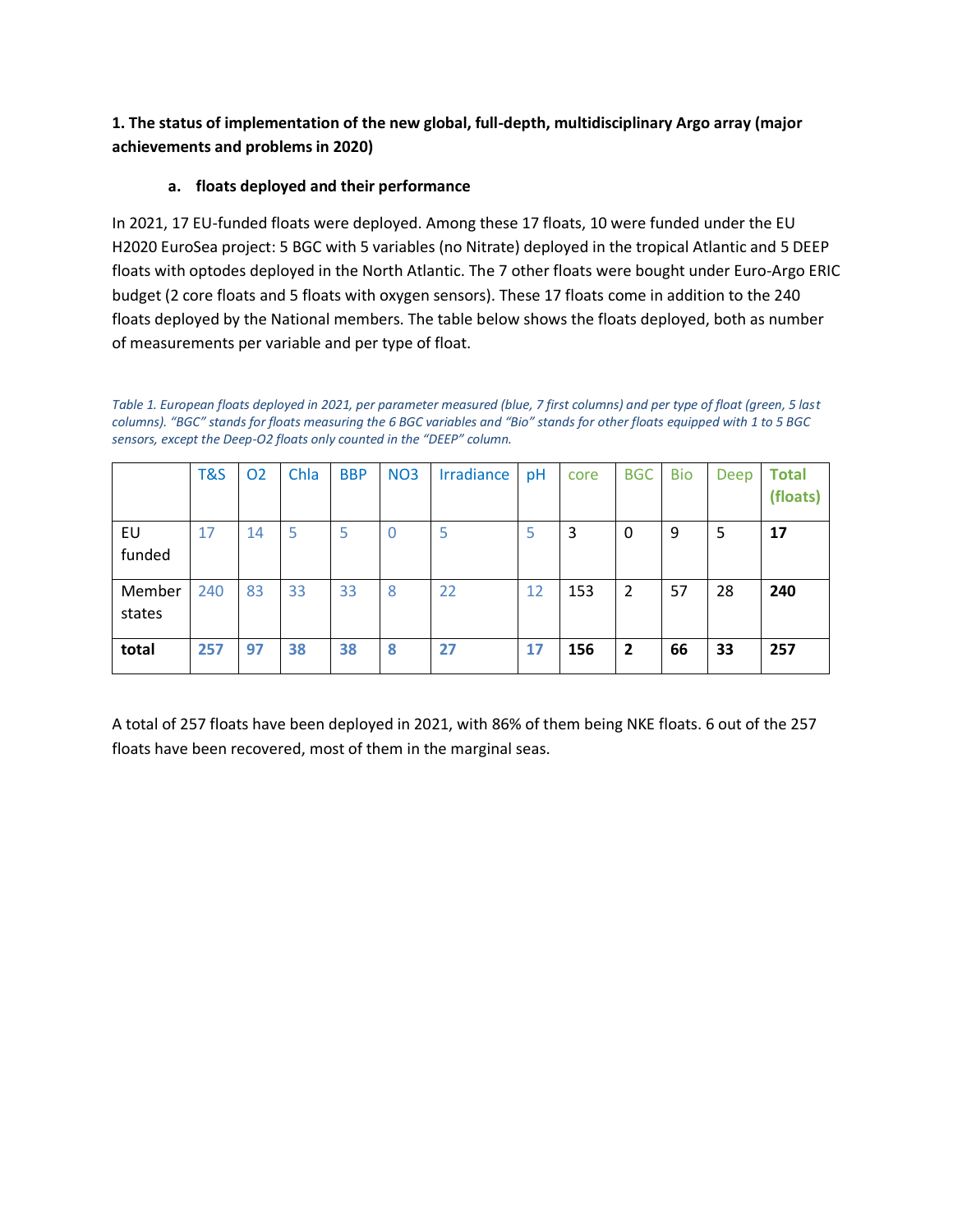

*Figure 2. Deployment positions of the European floats deployed in 2021 (Credit OceanOPS)*

The launch location of all Argo floats deployed in 2021 are shown in Figure 2.

Figure 3 presents the evolution of Euro-Argo deployments since 2008. In 2021 Euro-Argo deployed 257 floats, representing 32% of the global effort, one of the highest percentages since 2008. The year 2021 remained influenced by the COVID pandemic, but Euro-Argo ERIC members managed to catch up with most of the deployment backlog due to Research Vessels cruises postponed or cancelled in 2020. Those efforts resulted in the deployment of ~100 more floats than in 2020.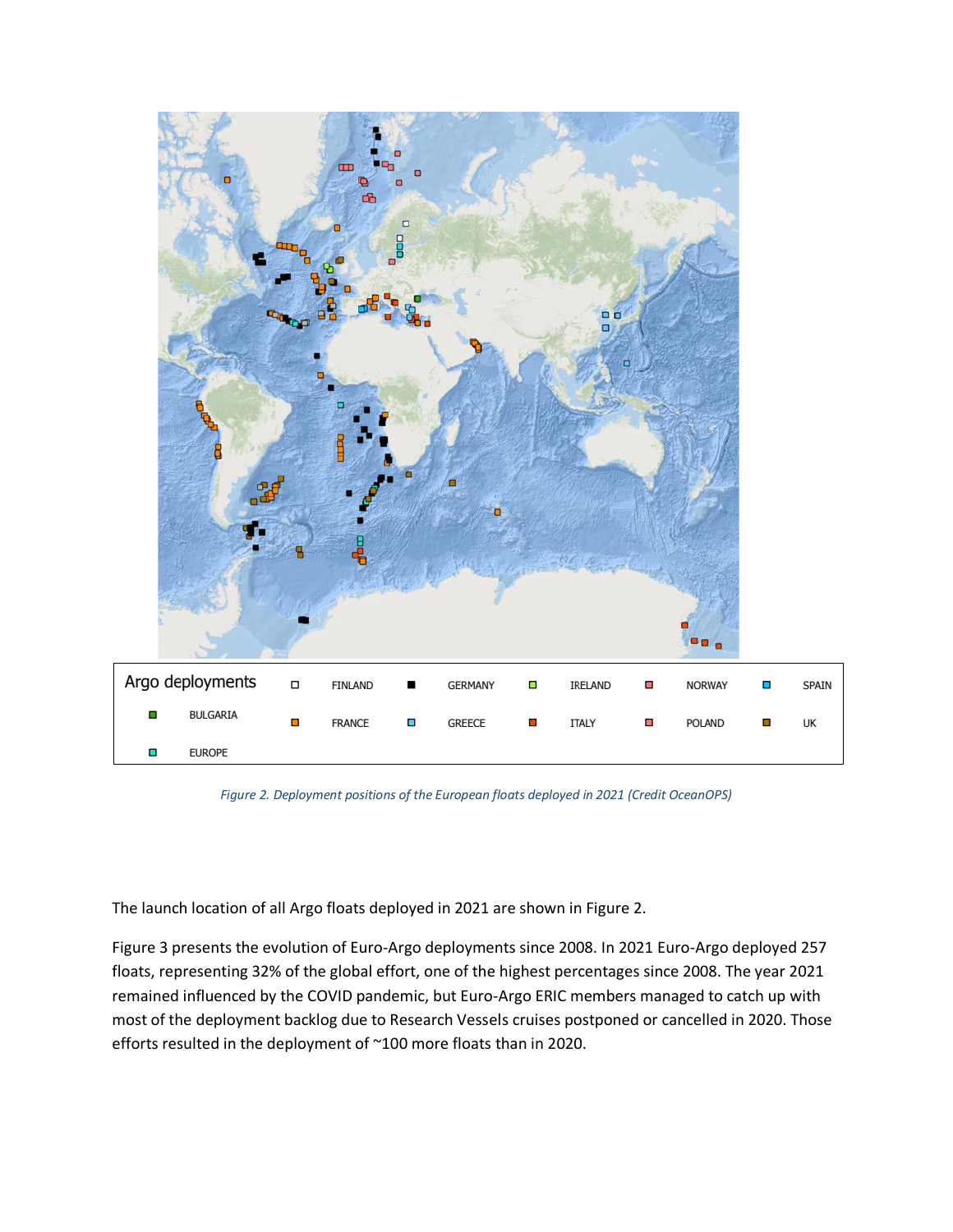

*Figure 3. Timeline of Euro-Argo deployments (in number of floats, colored bars, left axis) and its contribution to the international effort (in %, blue dashed line, right axis).*

#### **b. technical problems encountered and solved**

No specific technical problem has been encountered last year.

#### **c. status of contributions to Argo data management (including status of high salinity drift floats, decoding difficulties, ramping up to include BGC or Deep floats, etc)**

All European floats are processed by Coriolis and BODC DACs (respectively 87% and 13% of European profiles in 2021), and DMQC of T and S parameters is currently shared between several institutes (4 leading: BSH, OGS, Ifremer & BODC, and several new partners entering the game). European partners have proposed several new procedures for the QC of BGC parameters that were endorsed at the last ADMT meeting. The organisation of BGC DMQC is also presently being discussed at European level, with various scenarios investigated, and a consolidated proposition of organisation between various institutes involved should be ready at the end of 2022.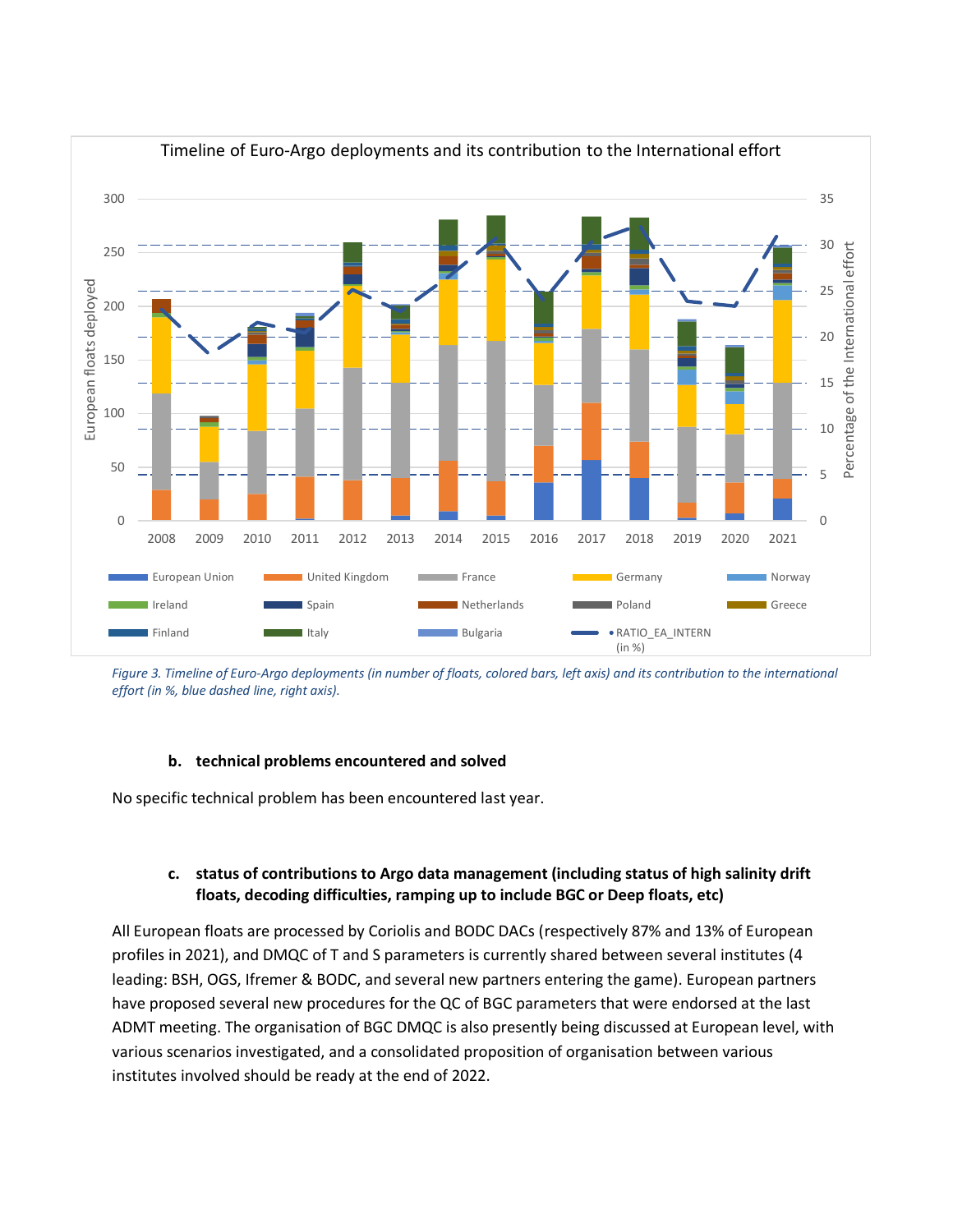The European fleet is impacted by the abrupt salinity drift on SBE sensors and Euro-Argo had started to investigate this issue from a DMQC point of view in 2019 (see Euro-Argo github public Forum: [https://github.com/euroargodev/publicQCforum/issues/11\)](https://github.com/euroargodev/publicQCforum/issues/11). Euro-Argo maintains an international [Google spreadsheet](https://docs.google.com/spreadsheets/d/1TA7SAnTiUvCK7AyGtSTUq3gu9QFbVdONj9M9zAq8CJU/edit#gid=974650348) on the subject, and is actively participating in the international WG on the subject. The spreadsheet records have been extended to gather all observed drifts, including early "moderate" drifts.

The tab on statistics of the issue for European floats in the spreadsheet (Figure 4) shows that (as of mid-March 2022) the issue was most significantly present in profiles made by floats deployed in 2015-2016- 2017, but is still affecting data made by floats deployed in the more recent years: 4.3% of data made by floats deployed in 2019 are impacted by a drift, with 1.4% of the data being lost (uncorrectable drift).



Figure 4. Percentage of cycles affected by fast salinity drift problem in the European fleet – as of mid-March 2022.

#### **d. status of delayed mode quality control process**

At the end of 2021, the percentage of the whole European fleet (EU-funded + National) processed in Delayed Mode amongst eligible floats was almost 80%.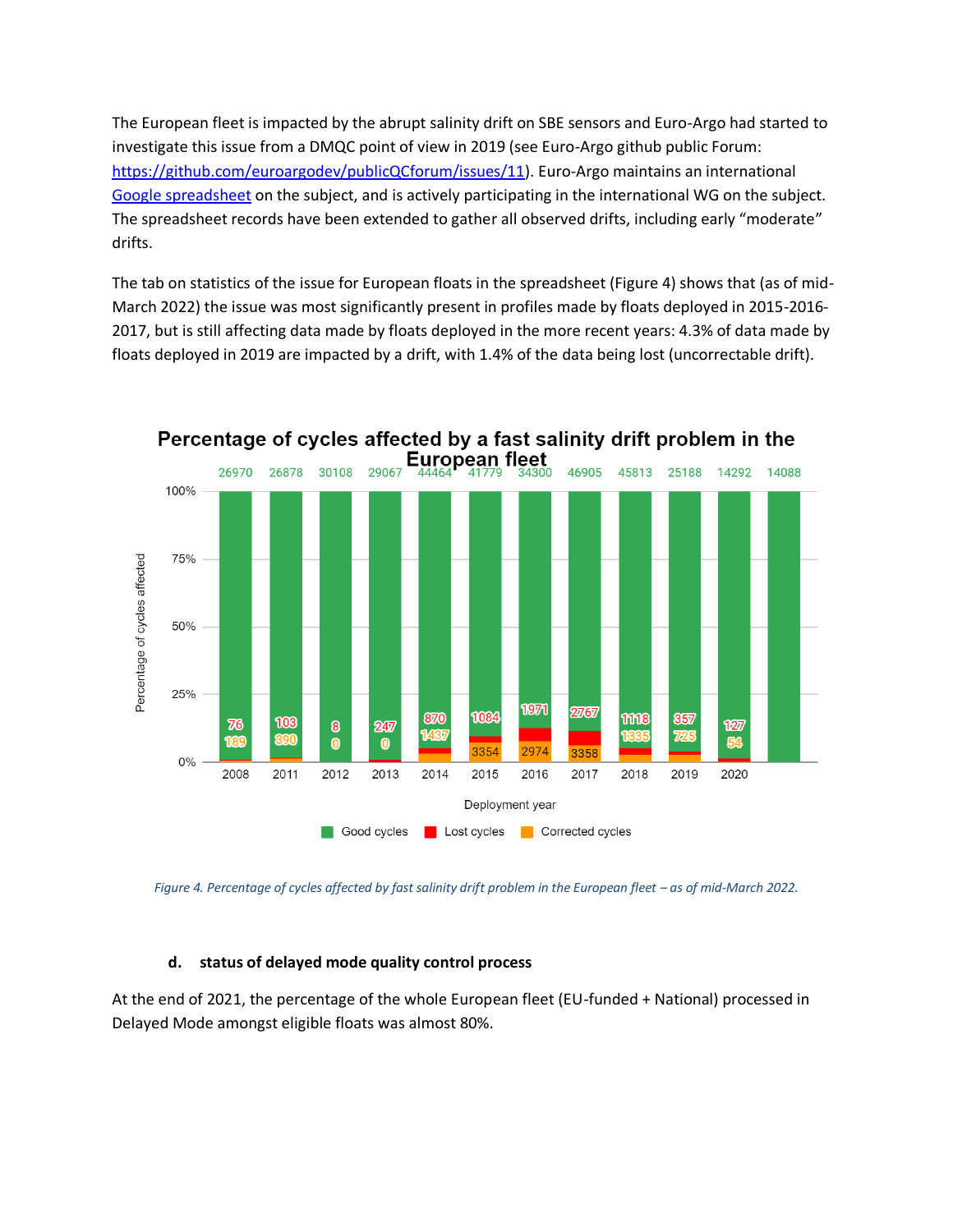## **2. Present level of and future prospects for national funding for Argo including a summary of the level of human resources devoted to Argo, and funding for sustaining the core mission and the enhancements: BGC, Deep, Spatial (Polar, equator, WBCs)**

In 2021, the Euro-Argo ERIC coordination office was a team of 5,3 FTE (3.3 permanent and 2 projectfunded). This team supports European countries to sustain and optimise the European contribution to the Argo International programme, and comes in addition to the national members' personnel.

The European contribution to Argo is still benefiting from the Euro-Argo RISE EU project (Euro-Argo Research Infrastructure Sustainability and Enhancement), that involves all the Euro-Argo ERIC members except Netherlands for a 4 years duration (until December 2022). The project has been granted 4M€, including funds for float purchase (**12 floats in total including Deep and BGC floats**) and a total of more than **100 men months per year** dedicated to Argo activities in all aspects (technological development, science, data management, outreach, legislation, etc.). Euro-Argo RISE is coordinated by the Euro-Argo ERIC.

Euro-Argo is also involved in the **EuroSea EU project** that funded **5 Deep floats and 5 BGC floats** deployed in 2021 as well as the organisation of workshops on Deep and BGC Argo in Autumn 2021, and in the **ENVRI-FAIR EU project** in which Euro-Argo is funded to work on improving **FAIRness** (FAIR: Findable, Accessible, Interoperable, Reusable) of **Argo data**, through the involvement of the two European Argo DACs (BODC & Ifremer).

The new EU project DOORS (Developing Optimal and Open Research Support for the Black Sea), started in 2021, will also allow Europe to further develop Argo in the Black Sea and demonstrate the importance of BGC-Argo for Blue Growth development in the Black Sea as part of a multiplatform integrated observing system. The project includes the funding of sensors for 2 BGC floats to be deployed in 2022 if the political situation improves in the countries surrounding the Black Sea.

# **3. Summary of deployment plans (level of commitment, areas of float deployment, Argo missions and extensions) and other commitments to Argo (data management) for the upcoming year and beyond where possible.**

Float deployments planned for 2022 are presented in Table 2 per region and type of float. In total, Europe plans to deploy 235 floats, significantly more than the number of floats effectively deployed in 2021, but these numbers are to be taken with care because of uncertainties in fundings availability for several partners. Only one of these floats will be funded by the Euro-Argo ERIC.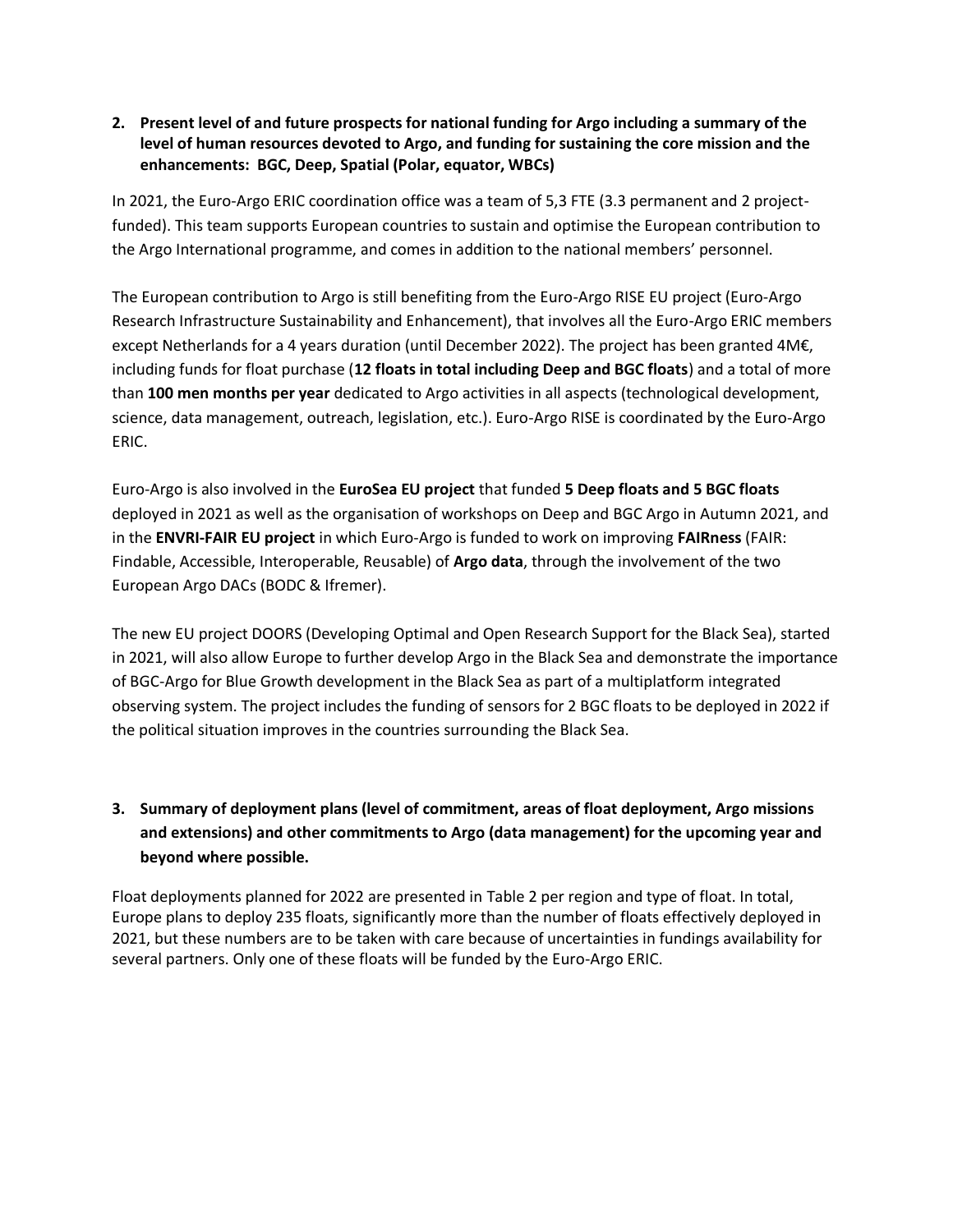*Table 2. European deployment plans for 2022: total [national + EU-funded] & (EU-funded in brackets). "T/S/O2" stands for core floats equipped with an additional oxygen sensor (DEEP floats equipped with an oxygen sensors are counted in the DEEP column), and "Bio/BGC" stands for all other floats able to measure other BGC variables.* 

|                  | Core         | T/S/O2         | Bio/<br><b>BGC</b> | <b>DEEP</b> | <b>Total</b> |
|------------------|--------------|----------------|--------------------|-------------|--------------|
| <b>Nordic</b>    | 5            | $\overline{2}$ | 13                 | 4           | 24           |
| <b>Med Sea</b>   | 12           | 4              | 3                  | 1           | 20           |
| <b>Black Sea</b> | $\mathbf{1}$ | 3              | 2(1)               | 0           | 6(1)         |
| <b>Baltic</b>    | 4            | 0              | $\overline{2}$     | 0           | 6            |
| Southern         | 36           | 0              | 6                  | 8           | 50           |
| <b>Arctic</b>    | 7            | 0              | 0                  | 0           | 7            |
| Global           | 175          | 3              | 34                 | 10          | 222          |
| <b>Total</b>     | 183          | 12             | 60                 | 23          | 335(1)       |

In addition to data processing, European institutes are continuing **their R&D work for improving data quality**, through the development of new DMQC methods, both for T/S and for BGC parameters. Collaboration at European level is being enhanced and this will continue in the coming years, thanks to work carried out in **Euro-Argo RISE & ENVRI-FAIR projects**. BGC data management is also being organised at European level and this work will continue in 2022. A new EU project will start in 2022 (**FAIR-EASE**) in which Euro-Argo will be funded (150 K€) to develop a BGC data QC workbench that should ease the use of QC tools and methods, in particular for Oxygen, by a wide community.

European Research teams are also involved in **technological activities**, in particular regarding ice avoidance systems and tests of alternative sensors (RBR, TRIOS, etc.), and work carried out in current EU projects also includes **outreach and training activities**, as well as **community strengthening**. In particular, the 7th Argo Science Workshop will be hosted by Euro-Argo in Brussels on 11-13 October 2022.

## **4. Summary of national research and operational uses of Argo data as well as contributions to Argo Regional Centers. Please also include any links to national program Argo web pages to update links on the AST and AIC websites.**

Argo data and/or products derived from Argo data are used by European operational services such as Copernicus Services and ECMWF, for satellite calibration and validation and for research carried on by the Euro-Argo ERIC partners (see national reports for details). Regarding operational services, a **MoU** was signed in 2021 between **Euro-Argo ERIC and** Mercator Ocean in charge of the implementation **of**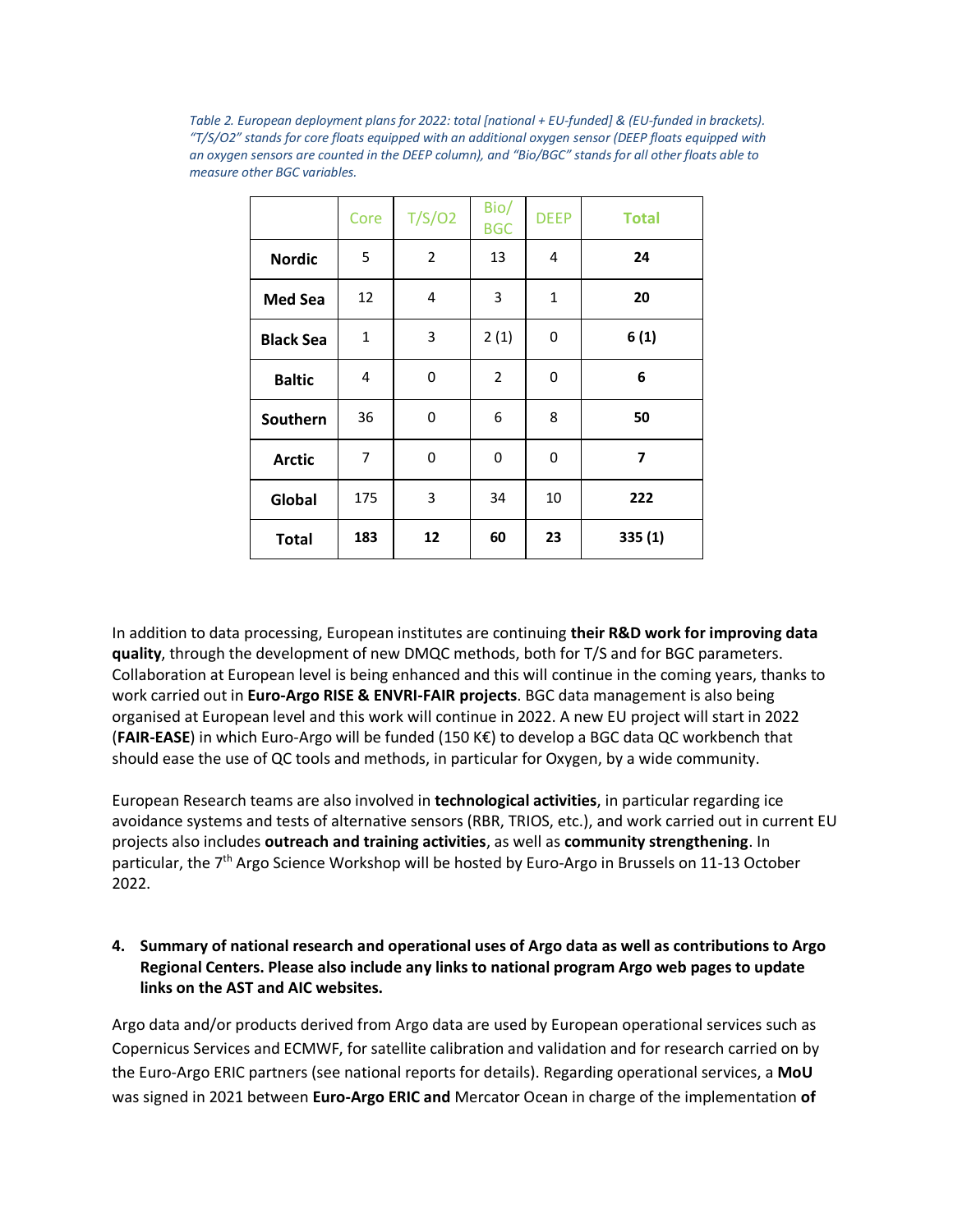**the Copernicus Marine Service** to better define areas of collaboration between the two entities, and discussions have started **to better define future collaborations with the Copernicus Climate Change Service and ECMWF** as well.

Within the Euro-Argo RISE EU project, European contribution to Argo ARCs is being reinforced, in particular in the Southern Ocean ARC (see UK national report).

**5. Issues that your country wishes to be considered and resolved by the Argo Steering Team regarding the international operation of Argo. These might include tasks performed by the AIC, the coordination of activities at an international level and the performance of the Argo data system. If you have specific comments, please include them in your national report. Also, during the AST-23 plenary, each national program will be asked to mention a single highlight or issue via a very brief oral report.**

Here is a list of several items that Euro-Argo would like to be addressed at AST level:

- Large costs increase on sensors and other float components (expected 5-10%) may have a strong impact on the network implementation, for 2022 and the years to come.
- Increased coordination is needed at basin scale level to take into account the development of all missions and the contribution of DEEP and BGC to the CORE mission. In the context of price increase, this coordination is even more important for an efficient implementation of OneArgo.
- Around 5% of recent European floats are impacted by salty drifts. It is essential to continue to evaluate and monitor the impact in terms of data loss and to extend the monitoring to other sensors.
- The current political situation is impacting the development of Argo in several regions of European interest: Arctic Ocean, Black Sea and Baltic Sea, including delays or cancellation of cruises for deployments.
- **6. To continue improving the quality and quantity of CTD cruise data being added to the reference database by Argo PIs, it is requested that you include any CTD station data that was taken at the time of float deployments this year. Additionally, please list CTD data (calibrated with bottle data) taken by your country in the past year that may be added to the reference database. These cruises could be ones designated for Argo calibration purposes only or could be cruises that are open to the public. To help CCHDO track down this data, please list the dates of the cruise and the PI to contact about the data.**

See national reports.

**7. Keeping the Argo bibliography [\(Bibliography | Argo \(ucsd.edu\)\)](https://argo.ucsd.edu/outreach/publications/bibliography/) up to date and accurate is an important part of the Argo website. This document helps demonstrate the value of Argo and can possibly help countries when applying for continued Argo funding. To help me with this effort,**